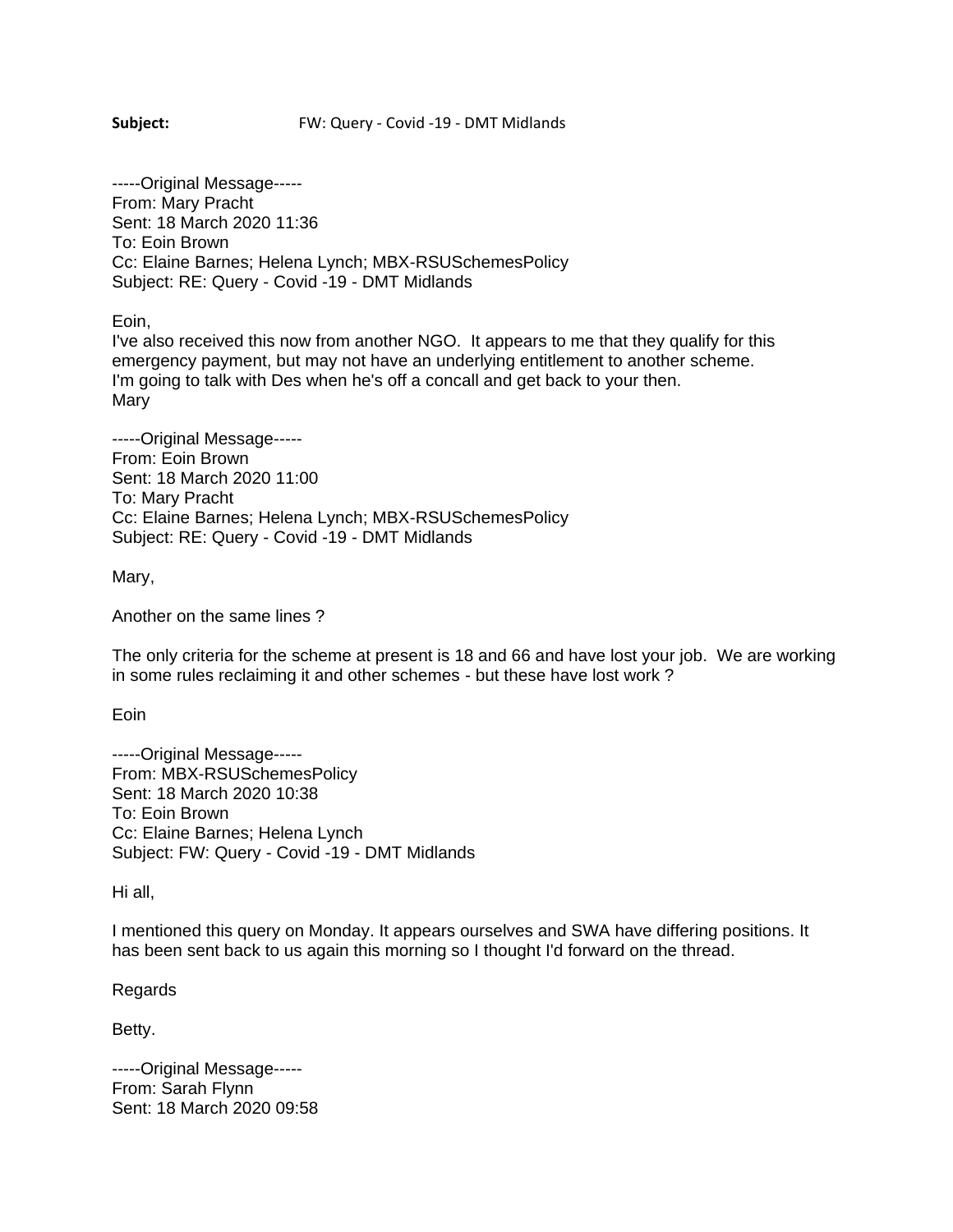To: MBX-RSUSchemesPolicy Subject: FW: Query - Covid -19 - DMT Midlands

Good morning,

Please see below can you advise on this query?

Thanks

Sarah

Sarah Flynn Higher Executive Officer

—— An Roinn Gnóthaí Fostaíochta agus Coimirce Sóisialaí Department of Employment Affairs and Social Protection

Oifig Rannáin Lár Tíre, Foirgnimh an Chaisleáin, Sráid na Teamhrach, An Tulach Mhór, Contae Uíbh Fhailí, R35 T2F2.

Midlands Divisional Office, Castle Buildings, Tara St, Tullamore, Offaly, R35 T2F2.

——  $\mathbf{S}_{\mathbf{S}}$ 

-----Original Message----- From: Mary Pracht Sent: 16 March 2020 16:14 To: Sarah Flynn; MBX-RSUSchemesPolicy Cc: Declan Tuomey; Shaun Dorrian; Declan Kerr; Karen Byrne Subject: RE: Query - Covid -19 - DMT Midlands

Sarah,

I understand that this will be processed centrally using batch jobs. Not sure that the payments will be made locally - RSU should be able to clarify this.

**Mary** 

-----Original Message----- From: Sarah Flynn Sent: 16 March 2020 16:12 To: Mary Pracht; MBX-RSUSchemesPolicy Cc: Declan Tuomey; Shaun Dorrian; Declan Kerr; Karen Byrne Subject: RE: Query - Covid -19 - DMT Midlands

Mary,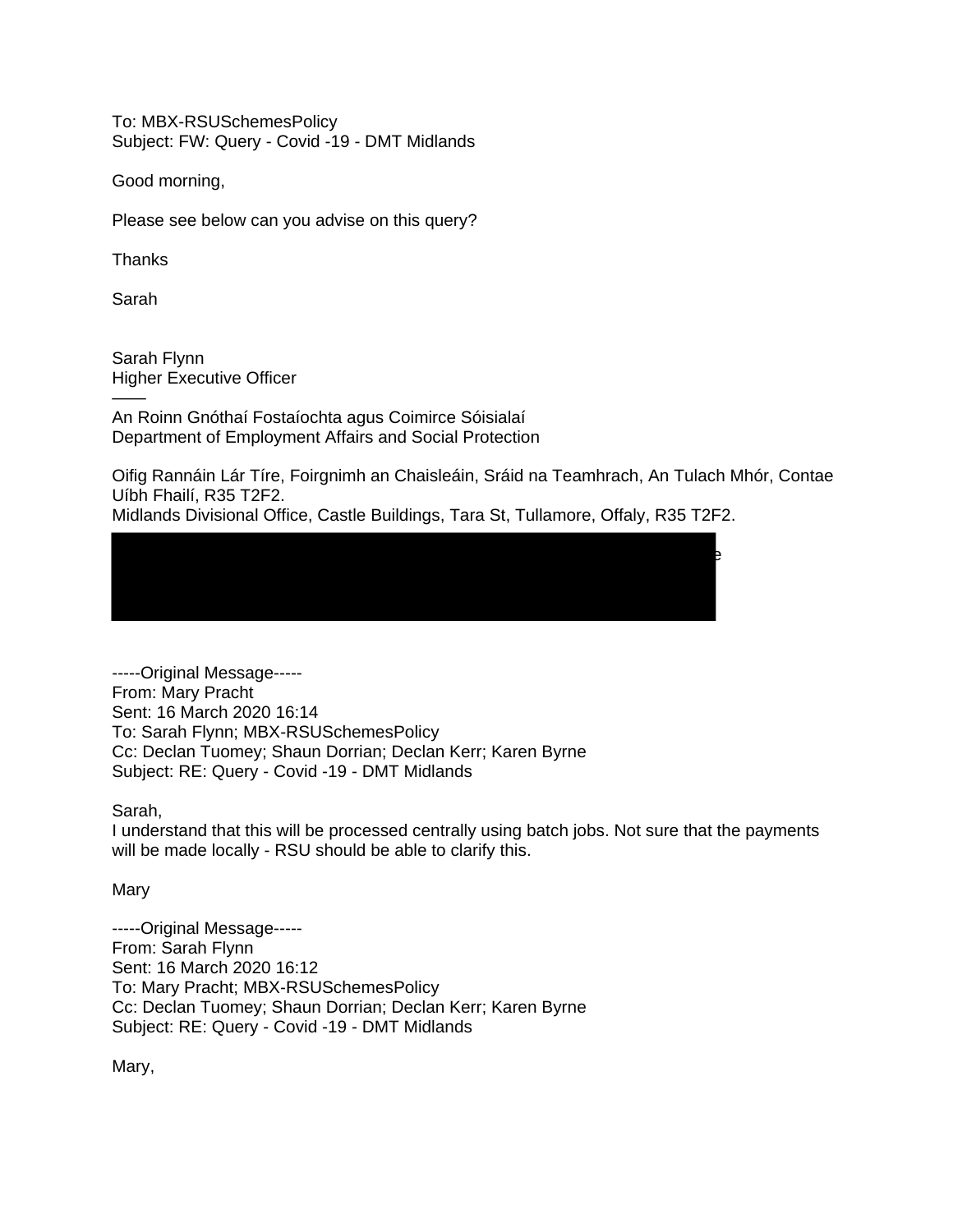Do they receive the covid-19 in addition to their daily expense allowance or do we deduct the weekly allowance?

**Thanks** 

Sarah

——

——

Sarah Flynn Higher Executive Officer

An Roinn Gnóthaí Fostaíochta agus Coimirce Sóisialaí Department of Employment Affairs and Social Protection

Oifig Rannáin Lár Tíre, Foirgnimh an Chaisleáin, Sráid na Teamhrach, An Tulach Mhór, Contae Uíbh Fhailí, R35 T2F2.

Midlands Divisional Office, Castle Buildings, Tara St, Tullamore, Offaly, R35 T2F2.

 $T = 353$  are .ies and  $T = 353$  for  $\alpha = 353$  are .ies

-----Original Message----- From: Mary Pracht Sent: 16 March 2020 16:01 To: Sarah Flynn; MBX-RSUSchemesPolicy Cc: Declan Tuomey; Shaun Dorrian; Declan Kerr; Karen Byrne Subject: RE: Query - Covid -19 - DMT Midlands

Sarah,

I understand from our phonecall that this is a case where the customer was working and receiving the Working Family Payment and the employment has now ceased. They are a protection applicant in an accommodation centre and receiving the daily expenses allowance. If they have enough PRSI cons paid, then they may qualify for JB.

It appears that the conditions applying to the Covid-19 pandemic unemployment payment relate only to ceasing employment, therefore it appears that these customer would qualify.

RSU - I don't have details of the numbers of protection applicants who are working, however there are likely to be 2-3,000. The right to work was introduced in July 2018 (there was an interim more limited right from Feb 2018).

Regards, Mary

-----Original Message----- From: Sarah Flynn